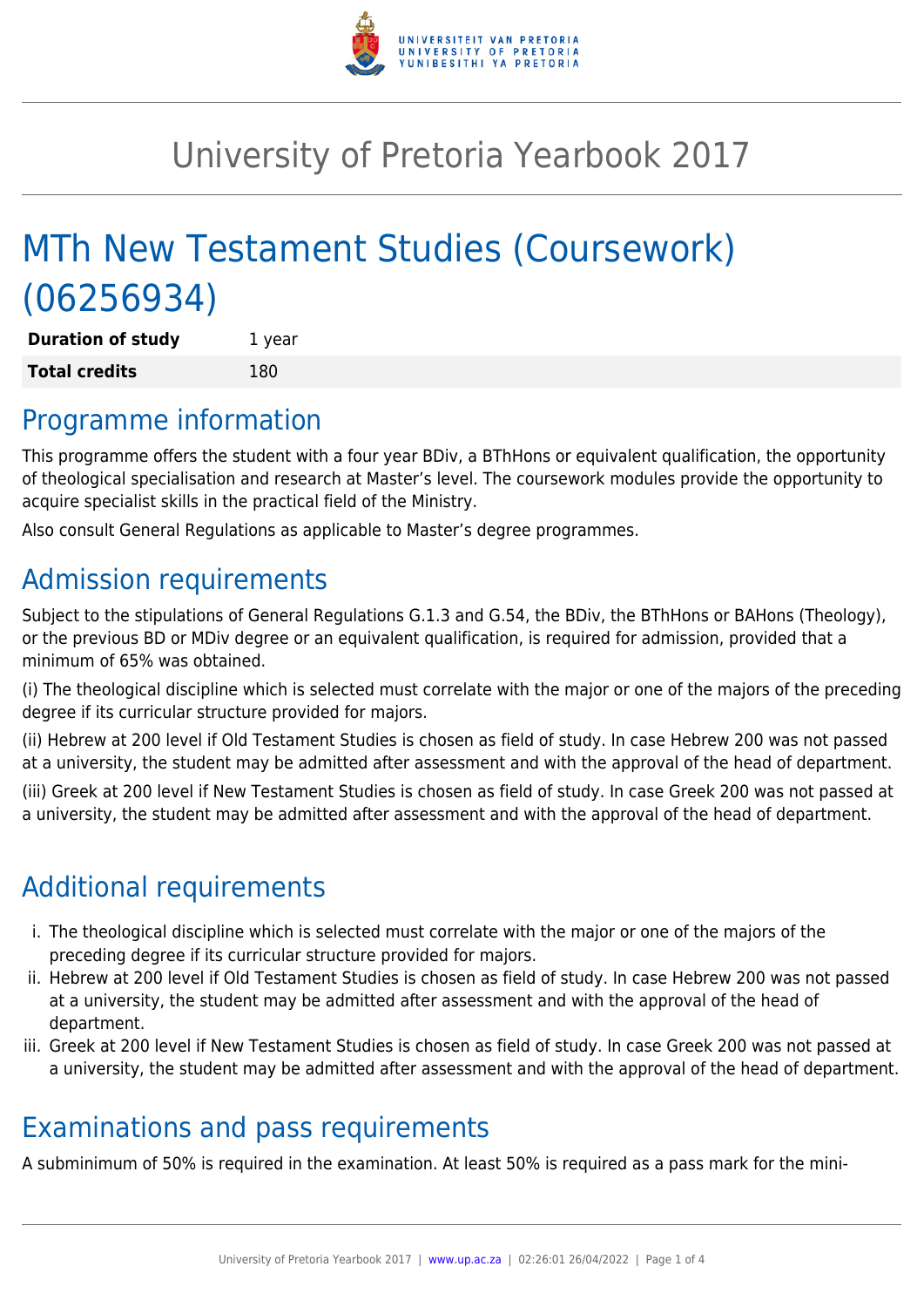

dissertation or dissertation.

The stipulations of G.39.11 regarding pass requirements for dissertations apply with the necessary changes to mini-dissertations.

Mini-dissertations are evaluated and examined in accordance with the stipulations set out in a study guide, which is available on request from the various departments.

#### **Examination regulations applicable to all master's degrees in the faculty**

A master's degree is conferred on a student by virtue of an examination, or an examination and a dissertation, or an examination and a mini-dissertation, or a dissertation. Examinations may be written and/or oral. A percentage mark is given provided that the passmark is at least 50% and at least 75% as a pass with distinction.

### Research information

#### **Seminar work and mini-dissertation**

In the case of seminar work and a mini-dissertation, the proposed title must be submitted for approval to the Research Committee via the Supervisor and the Head of department before a student may commence with the writing of the mini-dissertation.

#### **Article for publication**

Unless Senate, on the recommendation of the supervisor, decides otherwise, a student, before or on submission of a dissertation, must submit at least one draft article for publication in a recognized academic journal and in the case of a thesis, must submit proof of submission of an article issued by an accredited journal, to the Head: Student Administration.

The draft or submitted article, as the case may be, should be based on the research that the student has conducted for the dissertation/thesis and be approved by the supervisor if the supervisor is not a co-author. The supervisor shall be responsible for ensuring that the paper is taken through all the processes of revision and resubmission, as may be necessary. Conferment of the degree may be made subject to compliance with the stipulations of this regulation.

### Pass with distinction

In order to pass with distinction, a weighted average (GPA) of at least 75% in the examination of the coursework and 75% for the mini-dissertation must be obtained.

## General information

#### **Registration for postgraduate programmes**

#### **1. Concurrent registration for a second postgraduate programme**

No student is allowed to register for more than one postgraduate programme concurrently, except where the student's academic record warrants it and with the Dean's approval. Continuation of study for the second postgraduate programme will be subject to favourable progress reported by the heads of department in the Faculty of Theology. However, no student will be allowed to participate in examinations for a second postgraduate programme in another faculty during the examinations of the Faculty of Theology.

#### **2. Renewal of registration**

Students of the University are registered for one year of study. After an academic year has expired, students wishing to continue their studies at the University must renew their registration and pay such fees for renewal of registration as prescribed.

No interruption may occur in a postgraduate student's registration for a postgraduate study programme. Should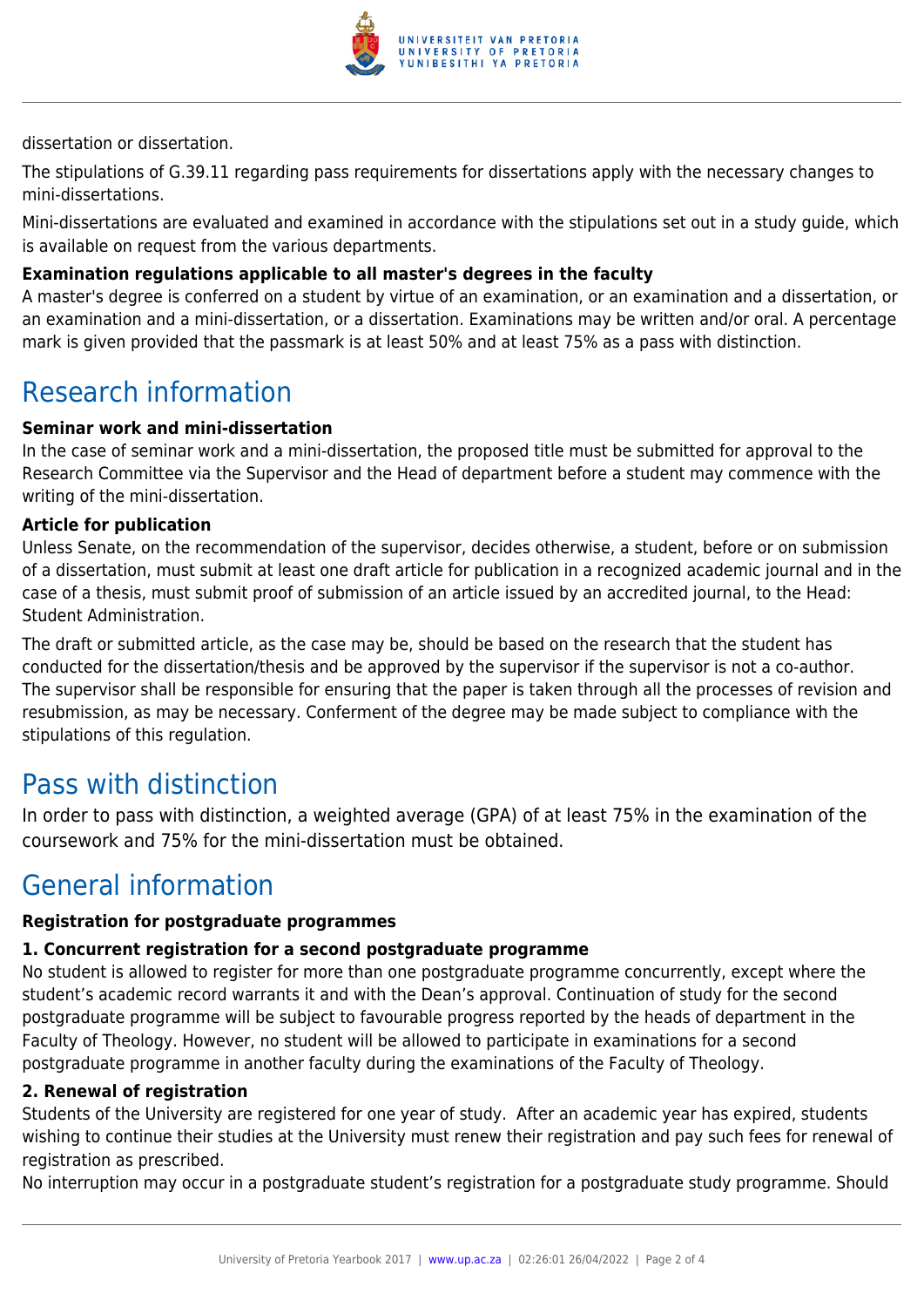

a student interrupt his/her studies, such a student will upon re-registration be liable for the full fees applicable to the degree programme.

If a student interrupts registration for the postgraduate programme and it is not renewed within four years of the first registration, the credits obtained will no longer be valid. The student should repeat the modules already passed.

A student for an honours degree must complete his or her studies within two years. Under special circumstances, the Dean, on the recommendation of the head of department, may give approval for a limited fixed extension of this period.

A master's degree is conferred on a student only if at least one year has expired after obtaining the qualifications required for master's study.

A doctorate is conferred on a student only if at least 12 months since registration for the doctorate at this University have expired. Subject to other faculty regulations, a student for a doctorate must complete his or her studies within three years after first registering for the degree. Under special circumstances, the Dean, on the recommendation of the head of department, may give approval for a limited fixed extension of this period.

In order to qualify for the Dean's list, a student must have an outstanding academic record for completed studies.

Undergraduate students (BDiv, BTh and Dip[Theol]) must have achieved an average of 75%(GPA) or above in all of their years of study. No modules should have been repeated, and all modules must be registered in the same year for the specific year.

Honours students must achieve an average of 75% (GPA) or more. The degree must be completed in one year for full-time students and two years for part-time students. No modules should have been repeated.

Master's students must achieve an average of 75% (GPA) or more, and the degree must be completed in the minimum prescribed time.

The top achievers of the Faculty selected to become part of the Dean's list will annually be acknowledged at a function hosted by the Dean.